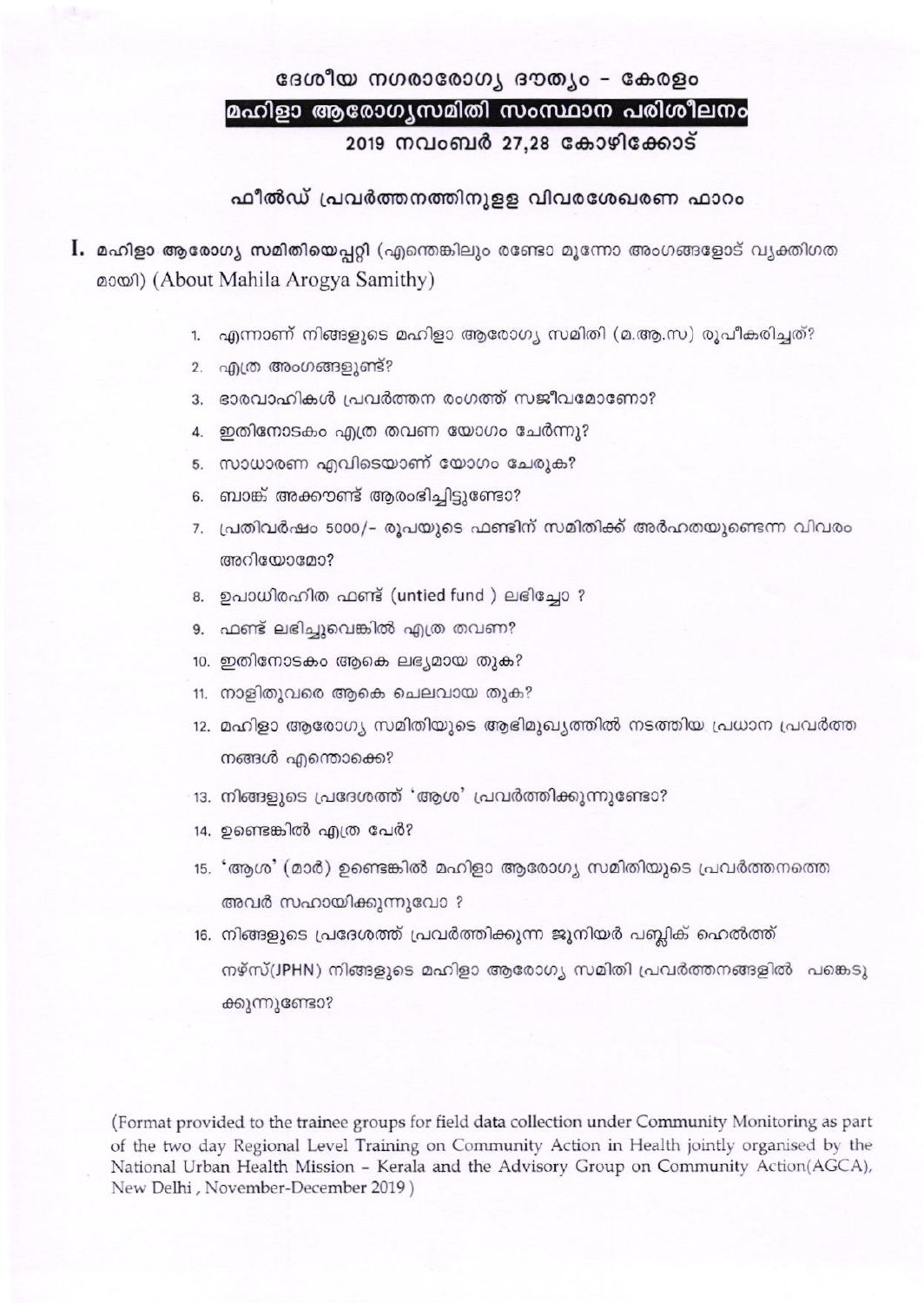# ദേശീയ നഗരാരോഗ്യ ദൗത്യം - കേരളം മഹിളാ ആരോഗൃസമിതി സംസ്ഥാന പരിശീലനം 2019 നവംബർ 27,28 കോഴിക്കോട് ഫീൽഡ് പ്രവർത്തനത്തിനുളള വിവരശേഖരണ ഫാറം

II. 'ആശാ' സേവനങ്ങൾ ('ആശ' മാരോട്) – (About ASHA Services in Urban Settings)

- 1. 8-ാം മോഡ്യൂൾ വരെയുള്ള പരിശീലനം താങ്കൾക്ക് ലഭിച്ചുവോ?
- 2. ഇൻസെന്റീവുകൾ യഥാവിധി താങ്കൾക്ക് ലഭിക്കുന്നുണ്ടോ?
- 3. ആശാ മരുന്ന് കിറ്റ് (Drug Kit) ലഭിച്ചുവോ?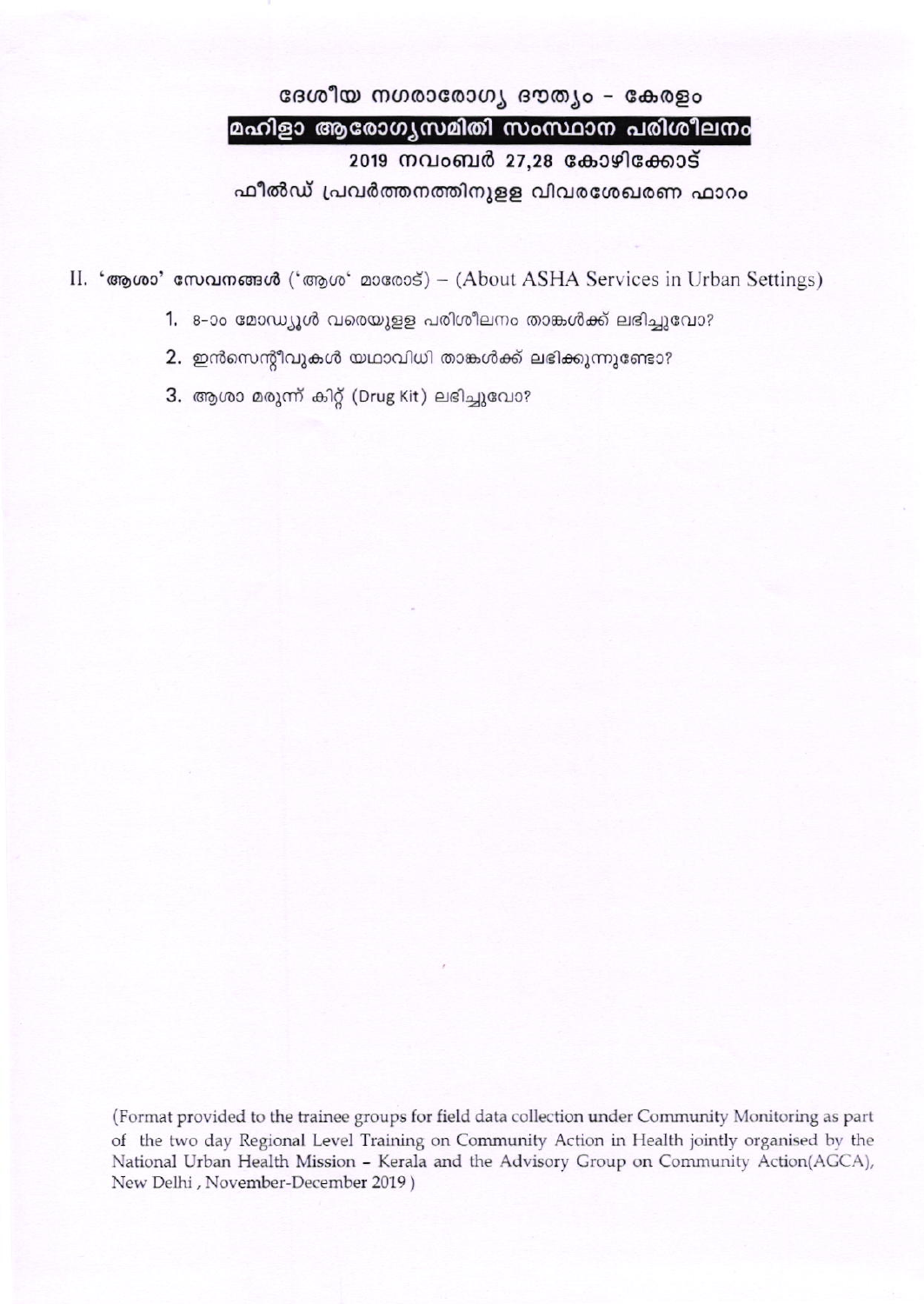# ദേശീയ നഗരാരോഗ്യ ദൗത്യം - കേരളം മഹിളാ ആരോഗ്യസമിതി സംസ്ഥാന പരിശീലനം 2019 നവംബർ 27,28 കോഴിക്കോട്

#### ഫീൽഡ് പ്രവർത്തനത്തിനുള്ള വിവരശേഖരണ ഫാറം

- III. മാത്യ ആരോഗ്യ സംബന്ധിയായ സേവനങ്ങൾ (ഗർഭിണിയോട്/അടുത്തിടെ പ്രസവിച്ച mumons) - About Maternal Health Care Services
	- 1. ബന്ധപ്പെട്ട JPHN താങ്കളുടെ ഗർഭാവസ്ഥയുടെ ആദ്യ മൂന്നു മാസത്തിനുള്ളിൽ തന്നെ രജിസ്റ്റർ ചെയ്തുവോ?
	- 2. മാത്യ ആരോഗ്യ കാർഡ് (Maternal Health Card) കൃത്യ സമയത്തുതന്നെ ലഭി ച്ചുവോ?
	- 3. JPHN ന്റെ ഭാഗത്ത് നിന്ന് ലഭിക്കേണ്ട ഗർഭ ശുശ്രൂഷകൾ (ശരീര ഭാരം അള ക്കൽ, രക്തസമ്മർദ്ദം, ഹീമോഗ്ലോബിൻ തുടങ്ങിയവ.....)
	- 4. ഗർഭാവസ്ഥയിലുളളപ്പോൾ ചുമതലപ്പെട്ട 'ആശ' സന്ദർശിച്ച് വേണ്ട സഹായം നൽകിയോ?
	- 5. കൂടുംബ ക്ഷേമമാർഗ്ഗങ്ങളെക്കുറിച്ച് 'ആശ' ആവശ്യമായ നിർദ്ദേശങ്ങൾ നൽകിയോ?
	- 6. ജനനീ സുരക്ഷാ യോജന, JSSK പോലുളള പദ്ധതികളെക്കുറിച്ച് 'ആശ'താങ്കൾക്ക് ശരിയായ വിവരങ്ങൾ നൽകിയോ ?
	- 7. UPHC യിൽ നിന്ന് ഗർഭ നിരോധന ഉറ ലഭ്യമാകുന്നുണ്ടോ?
	- 8. താൽക്കാലിക ഗർഭനിരോധനത്തിനുളള കോപ്പർ ടി നിക്ഷേപിക്കുന്നതിന് (IUCD) നിങ്ങളുടെ UPHC യിൽ സൗകര്യമുണ്ടോ ?